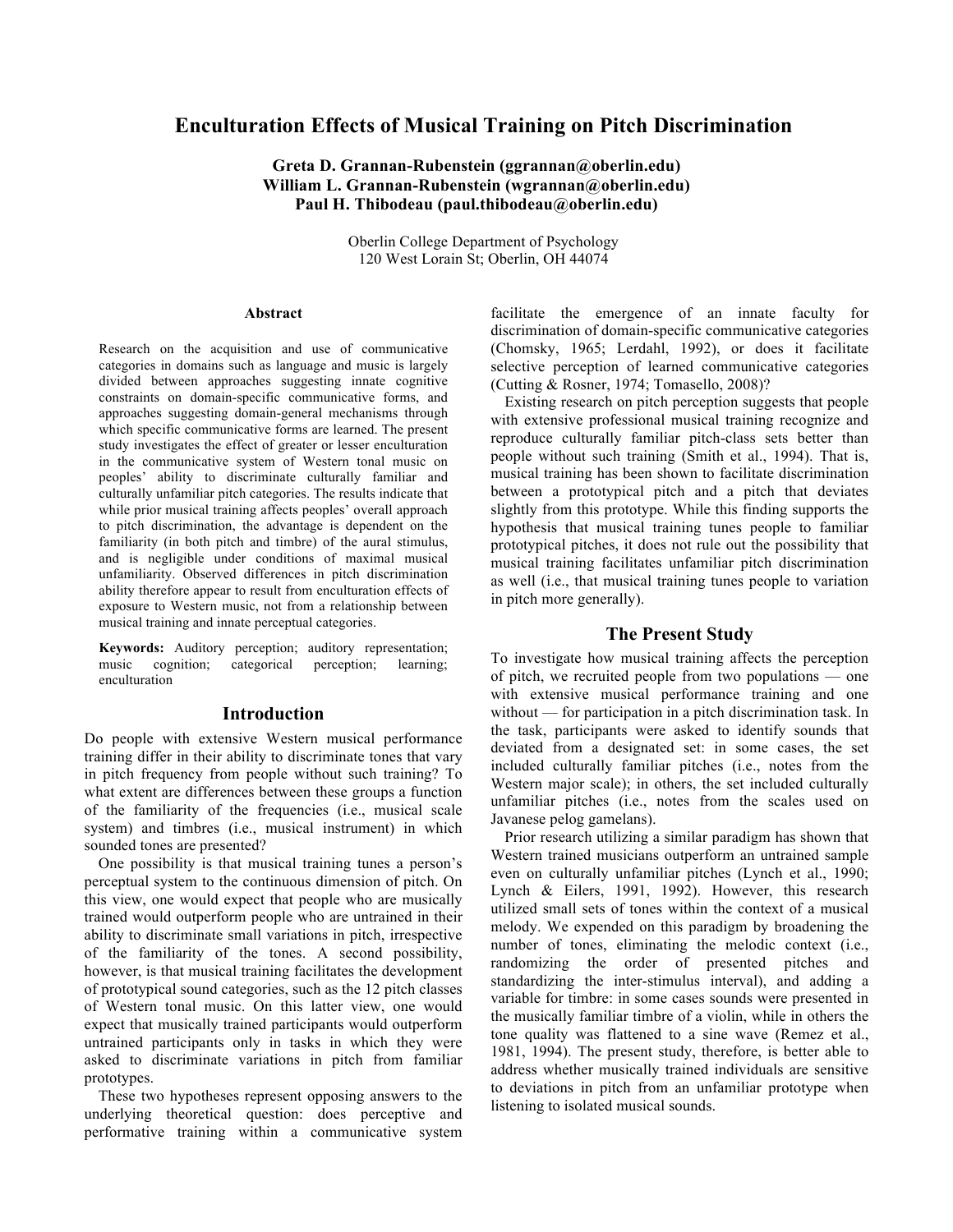### **Method**

#### **Participants**

Fifty Oberlin College and Conservatory students participated in the study in exchange for course credit. Of these, 26 were students from the College of Arts and Sciences enrolled in an introductory psychology course and 24 were students from the Conservatory of Music enrolled in an introductory musicology course.

To confirm that our samples differed with respect to musical experience, everyone was asked to complete the Musical Experience Questionnaire (MEQ) (Werner, Swope, & Heide, 2006) at the end of the experiment. The MEQ revealed strong differences between the two sample groups in three of the six sub-dimensions of the scale: commitment,  $t[48] = 4.731, p < 0.001$ ; innovative musical aptitude,  $t[48]$  $= 4.736$ ,  $p < 0.001$ ; and positive psychotropic effects,  $t[48]$  $= 3.557$ ,  $p \le 0.001$ . The MEQ revealed marginally significant differences for the other three sub-dimensions: social uplift,  $t[48] = 1.878$ ,  $p = 0.07$ ; affective reactions,  $t[48] = 0.152$ ,  $p = 0.08$ ; and reactive musical behavior  $t[48]$  $= 1.701$ ,  $p = 0.10$ . In every case, the trained musicians reported scores higher than the untrained sample. These results help to confirm that our sample differed in important ways with respect to musical experience.

### **Procedure**

There were four blocks of the pitch discrimination task: one for each of the tone types (violin major, sine major, violin pelog, and sine pelog), presented in random order. The pitch discrimination task consisted of familiarization and discrimination phases. In the familiarization phase, participants passively listened to a set of eight prototypical tones. In the discrimination phase, participants were instructed to press the spacebar when they heard a tone that deviated from those played during the familiarization phase ("even very slightly").

In the discrimination phase 80% of the tones matched one of the eight prototypes from the familiarization phase and 20% deviated. There were two levels of deviation: small (an 0.8% increase or decrease in absolute frequency from the prototype) and large (a 2.4% increase or decrease in absolute frequency from the prototype). In both phases, tones played for 1,000 ms and were followed by 800 ms of silence. The task was continuous, so each subsequent tone began 1,800 ms after the previous, regardless of the participant's behavior.

Each block was designed such that people were presented with approximately two minutes of familiarization, followed by two minutes of discrimination, followed by a minute of familiarization, followed by two minutes of discrimination (see Table 1).

| BLOCK 1                                                                                                                              | BLOCK <sub>2</sub> | BLOCK 3   | BLOCK <sub>4</sub> |
|--------------------------------------------------------------------------------------------------------------------------------------|--------------------|-----------|--------------------|
| Violin MS                                                                                                                            | Sine MS            | Violin PS | Sine PS            |
| 2 minutes of familiarization (80 tones)                                                                                              |                    |           |                    |
| 2 minutes of discrimination (80 tones): 20% of the tones<br>deviated from those presented in the familiarization phase               |                    |           |                    |
| 1 minute of re-familiarization (40 tones)                                                                                            |                    |           |                    |
| 2 minutes of discrimination $(80 \text{ tones})$ : $20\%$ of the tones<br>deviated from those presented in the familiarization phase |                    |           |                    |
| Distractor Task: Lexical decision task with 80 self-paced<br>trials $(50\% \text{ words}; 50\% \text{ non-words})$                   |                    |           |                    |
| Table 1. Design of the experiment (block types presented in<br>random order).                                                        |                    |           |                    |

The end of each block included a lexical decision task, which served as a buffer between blocks of the auditory perception task. In the lexical decision task, participants were shown strings of letters on the screen serially and were asked to identify, as quickly and accurately as possible, whether the string was an English word or not. Fifty percent of the letter strings were English words and 50% were nonwords.

At the end of the experiment, participants were asked to fill out the abridged MEQ (Werner, Swope, & Heide, 2006).

### **Results**

### **Data Processing**

**Recognition Trials.** In the auditory discrimination task, responses faster than 500 ms from the stimulus onset were trimmed. This cutoff is roughly two standard deviations below the mean response time  $(RT)$   $(M = 1.184.89, SD =$ 356.98) and included less than 1% of the trials (0.79%). These responses likely reflect errant responses or slow reactions to the preceding trial. Since RTs are calculated from the onset of the tone, a participant who responded at 500 ms is reacting mid-tone and is unlikely to have had a chance to make a decision and respond to the present trial.

**Deviation Direction for Recognition Trials.** Large upward and large downward deviations were grouped into a single category of "large" deviations; small upward and small downward deviations were similarly grouped. Separate twoway (sample X block type) repeated measures ANOVAs found no difference by deviation direction. For large deviations, there were no differences in performance by sample,  $F[1,191] = 1.67$ ,  $p = 0.20$ , block type,  $F[3,191] =$ 1.83,  $p = 0.14$ , or interaction between sample and block type,  $F[3,191] < 1$ . Similarly, for small deviations, there were no differences by sample,  $F[1,191] = 3.82, p = 0.05^1$ ,

 $<sup>1</sup>$  There was a marginal effect of population such that the untrained</sup> participants performed slightly better on upward deviations (by 2.7 percentage points) whereas the musicians showed no advantage for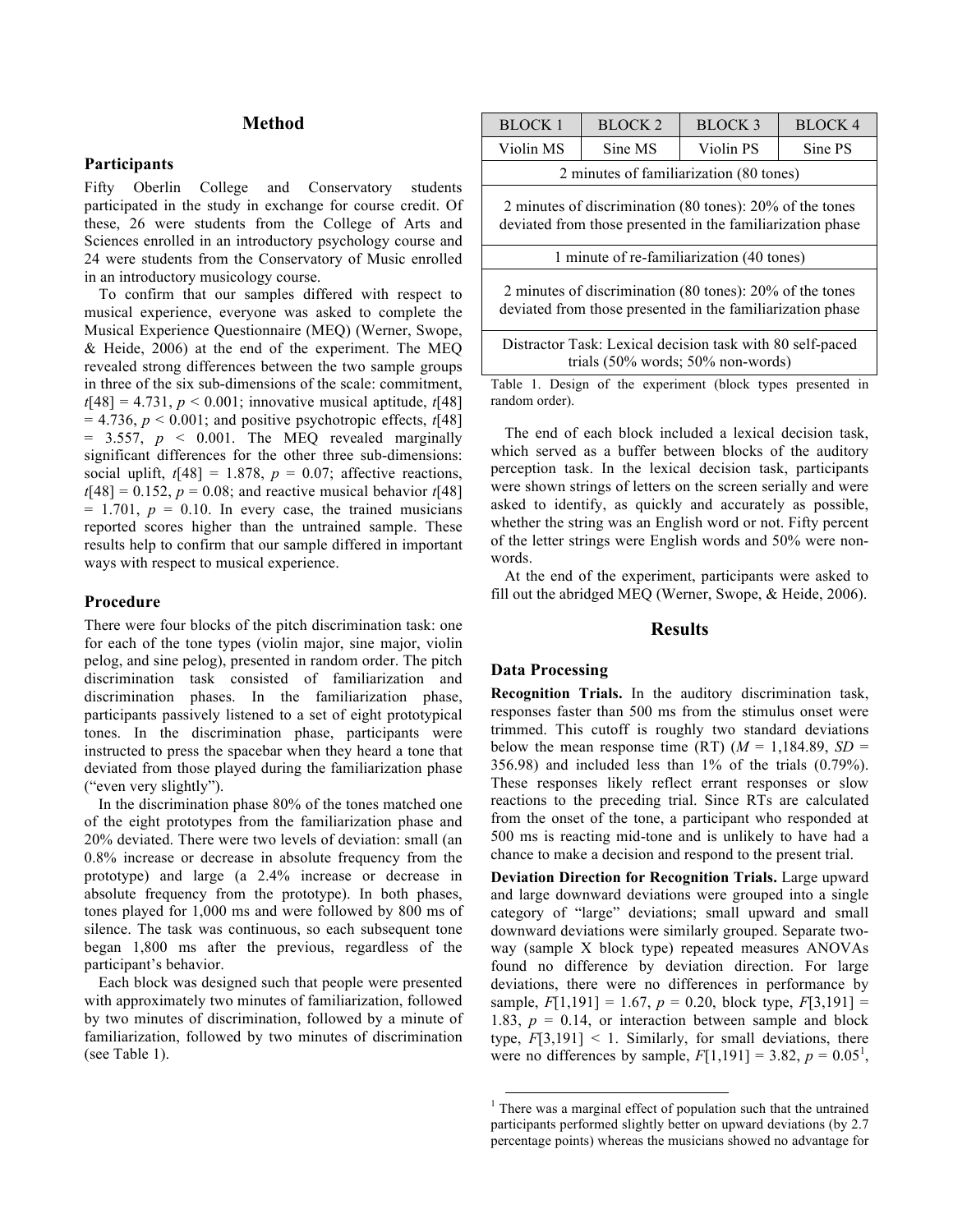condition,  $F[3,191] = 1.97$ ,  $p = 0.12$ , or interaction between sample and condition  $F[3,191] < 1$ .

**Block Order for Recognition Trials.** The participants' performance on the auditory discrimination task was not affected by block order,  $F[3,79] < 1$ , nor was there an interaction between block order and block type, *F*[9,79] < 1. 2

#### **Perceptual Discrimination Task**

Response data were transformed to a comprehensive measure of performance, *d'*, which accounts for sensitivity to the signal (correct responses) while controlling for the noise (false alarms). Because of the structure of the task, deviating tones were treated as the "targets" and responding on a "target" trial was coded as a "hit"; responding to a prototypical, non-deviating, tone was coded as a "false alarm." For each scale and instrument condition, we normalized "hit" distributions separately by "small" and "large" deviation groups, averaged these scores and then subtracted participants' normalized false alarm rate from the normalized hit rate (see Figure 1).

A repeated-measures ANOVA revealed a main effect of training,  $F[1,195] = 13.479$ ,  $p < 0.001$ , and an interaction between training and scale,  $F[1,195] = 5.901$ ,  $p < 0.05$ . We found no effect of timbre,  $F[1,195] < 1$  or interaction between timbre and sample,  $F[1,195] < 1$ .

Post-hoc tests revealed that trained musicians were better at the task overall,  $t[48] = 3.64$ ,  $p < .001$ , Cohen's  $d = .922$ . This difference was larger for tones from the major scale,  $t[48] = 3.45$ ,  $p < .01$ , Cohen's  $d = .884$ , than for tones from the pelog scale,  $t[48] = 2.22$ ,  $p < .05$ , Cohen's  $d = .606$ .

Indeed, when block types were coded by familiarity (in order from most familiar to least familiar: major violin, major sine, pelog violin, pelog sine) and included as a linear predictor with sample population in a repeated-measures ANOVA we find an interaction between familiarity and sample,  $F[1,195] = 6.156$ ,  $p < .05$ . That is, the difference between groups shrank as the tones became less familiar (see Figure 1).

Specifically, trained musicians outperformed nonmusicians on major violin,  $t[48] = 3.418$ ,  $p < 0.01$ , major sine,  $t[44] = 2.880, p < 0.01$ , and pelog violin,  $t[48] = 2.041$ ,  $p$  < 0.05, but not on the pelog sine trials,  $t[48] = 1.151$ ,  $p =$ 0.256.



Figure 1. The difference in performance between the trained musicians and untrained non-musician samples by block type. Error bars reflect the standard error of mean.

These finding leave open the possibility that the trained musicians' performance on the tone recognition task is in part aided by their practice of fine motor tasks (e.g. repetitive, precision-oriented hand movement during musical practice), improved attention to relevant stimuli or overall improved signal detection. In order to evaluate these questions, an analysis of the lexical decision task results for both groups was performed.

### **Results of Lexical Decision Task**

Overall, participants performed well on the lexical decision task with a correct response rate of 91.53%. In analyzing data from the lexical decision task relative to the auditory perception task, we found an interaction in performance,  $F[1,95] = 6.478$ ,  $p < .05$ . The sample of musically trained participants performed better on the auditory recognition task whereas the sample of musically untrained participants performed better on the lexical decision task (see Figure 2).



deviations in either direction (a difference of < .01 percentage  $\frac{1}{2}$  points).

1

Figure 2. Mean *d'* for trained musicians and non-musicians on the auditory discrimination and lexical decision tasks. Error bars reflect the standard error of mean.

<sup>2</sup> Due to a coding error, a substantial portion of the non-musician participants received the same block order: Pelog Violin, Major Violin, Pelog Sine, Major Sine.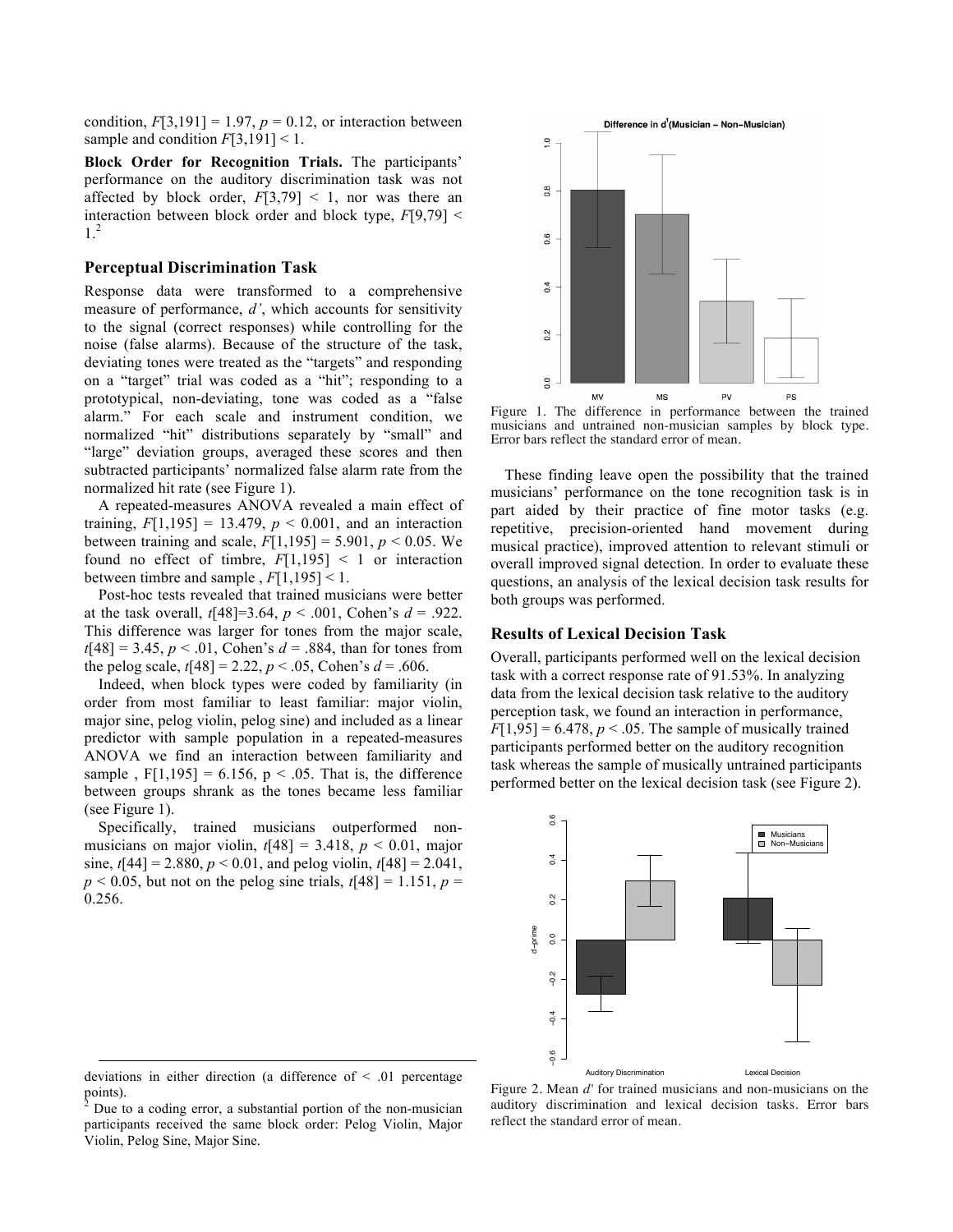### **General Discussion**

The data generated in this study supported the initial hypothesis regarding effects of enculturation: that while prior musical training predicted better performance on the pitch discrimination task, the resulting advantage depended closely upon the familiarity of the pitches and timbres presented. Not only did familiarity show a positive correlation with accuracy of identification and a negative correlation with reaction time, but these effects were more marked for participants with substantial musical training, which reduced the utility of subjects' musical training as a signal to predict their performance under conditions of low familiarity. In fact, the demonstrated advantage resulting from musical training was altogether absent for tone discrimination of pelog sine prototypes and of pelog violin and pelog sine large deviations. These results are in agreement with previously established enculturation effects in pitch discrimination, which suggest a learned rather than generative aspect of communicative category formation.

The interactions between sample (trained vs. untrained) and familiarity suggest that while the two groups may approach the frequency discrimination task in fundamentally different ways, these differences become insignificant as the aural input becomes inconsistent with sound patterns for culturally familiar musical sound. This result holds true across not only the variable for pitch but also the variable for timbre — where without accounting for musical enculturation, the richness of overtones within the violin timbre compared to the sine wave would presumably lead to greater difficulty in distinguishing fundamental frequencies. As a result, we can infer that what sets trained musicians apart is the salience of cognitive schemas established through the enculturation of familiar musical pitches and timbres, rather than a heightened and innate faculty for the discrimination of pitch frequencies.

The richness of the data set offers several promising approaches for future analysis beyond what is presented in this paper. Data from the musical experience questionnaire given to each participant includes not only ordinal responses on propositions relating to various facets of musical experience, but also qualitative responses for the time, intensity, and instrument(s) of participants' musical experience. Integrated into the main analysis, this data could offer any number of ways to parse musical experience beyond the trained/untrained binary provided by subjects' institutional and academic backgrounds, allowing for quantitative differentiation between multiple variables in musical experience and their influence on pitch discrimination.

In addition to further analysis on existing data, additional experimentation within similar paradigms could build off of existing research on the effects of linguistic interference tasks on learned categorical perception (Winawer et al, 2007). If variable performance on pitch discrimination tasks depends largely upon enculturation of specific sound categories, interference tasks designed to impede the utilization of complex cognitive schemas should have

similar effects on pitch discrimination as on discrimination of categories in other domains, such as colors and phonemes. Furthermore, these effects should show significant variation in keeping with the varied extent of subjects' prior musical enculturation.

Demonstrating such effects on pitch category discrimination would provide further support for theories of domain-general communicative category formation, underscoring an important consistency between the present research and broader research directions within cognitive science and cognitive linguistics (e.g. Evans & Levinson, 2009; Tomasello, 2014).

### **References**

- Berkowitz, A. (2010). The Improvising Mind: Cognition and Creativity in the Musical Moment. Oxford University Press.
- Chomsky, N. (1965). Aspects ofthe theory ofsyntax. MIT Press.
- Cutting, I.E., & Rosner, B.S. (1974). Categories and boundaries in speech and music. Perception & Psychophysics, 16, 564-570.
- Evans, N., & Levinson, S.C. (2009). The myth of language universals: Language diversity and its importance for cognitive science. Behavioral and Brain Sciences, 32, 429-492.
- Hockett, C.F., & Altmann, S.A. (1968). A note on design features. In Animal communications: techniques of study and results of research, T. A. Sebeok, Ed. Indiana University Press. 61 -72.
- Juslin, P.N., & Laukka, P. (2003). Communication of emotions in vocal expression and music performance: Different channels, same code? Psychological Bulletin, 129:5, 770-814.
- Large, E.W., & Palmer, C. (2002). Perceiving temporal regularity in music. Cognitive Science, 26, 1-37.
- Lerdahl, F. (1992). Cognitive Constraints on Compositional Systems. Contemporary Music Review, 6:2, 97-121.
- Levitin, D.J. (1994). Absolute memory for musical pitch: Evidence from the production of learned melodies. Perception & Psychophysics, 56:4, 414-423.
- Liberman, A.M., Harris, K.S., Hoffman, H.S., & Griffith, B.C. (1957). The discrimination of speech sounds within and across phoneme boundaries. Journal ofExperimental Psychology, 54, 358-368.
- Lynch, M.P., & Eilers, R.E. (1991). Children's perception of native and non-native musical scales. Music Perception, 9, 121-132.
- Lynch, M.P., & Eilers, R.E. (1992). A study of perceptual development for musical tuning. Perception & Psychophysics, 52, 599-608.
- Lynch, M.P., Eilers, R.E., Oiler, D.K., & Urbano, R.C. (1 990). Innateness, experience, and music perception. Psychological Science, 1 , 272-276.
- MacDonald, M.C., Pearlmutter, N.J., & Seidenberg, M.S. (1
	- 994). Lexical Nature of Syntactic Ambiguity Resolution. Psychological Review,